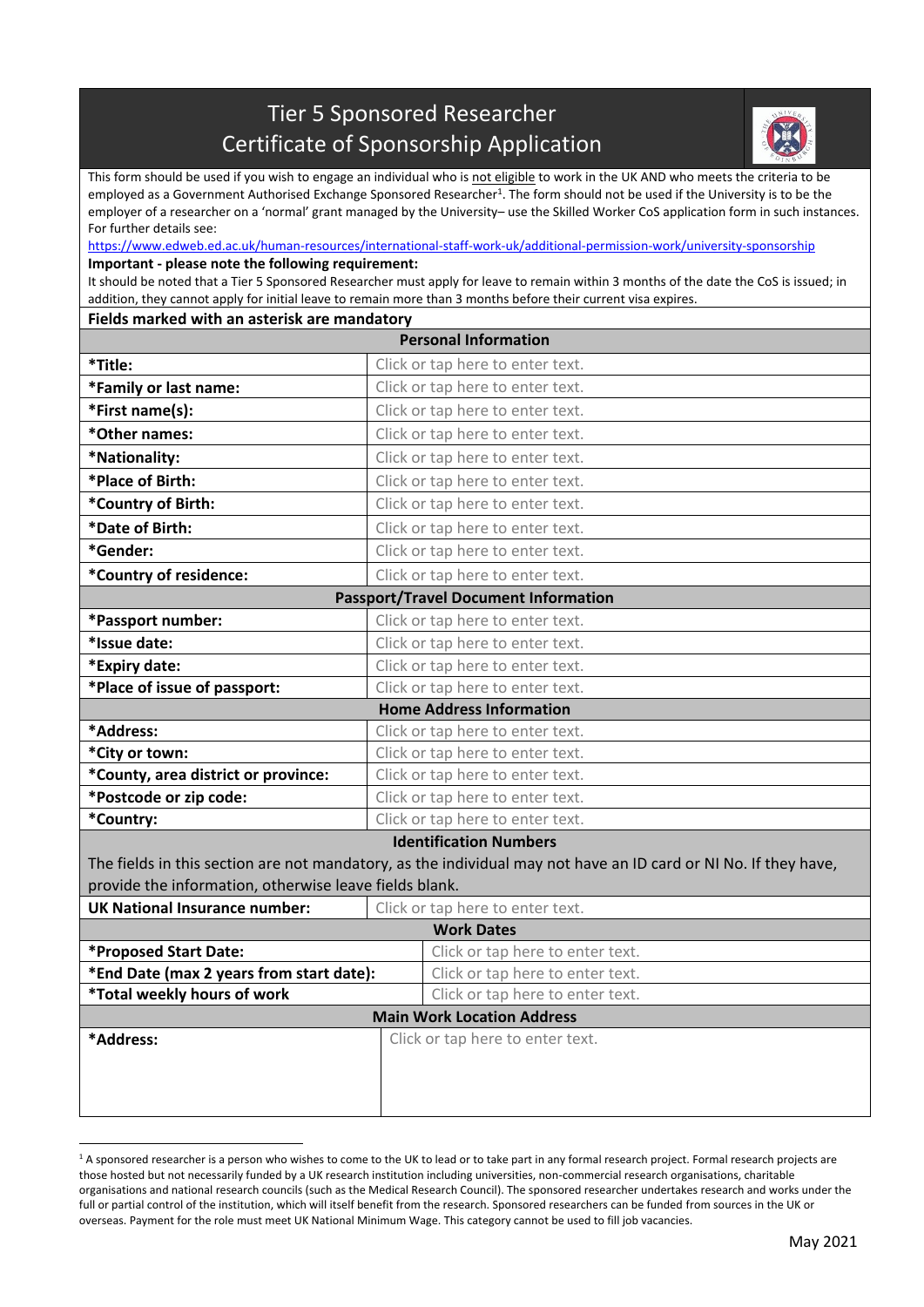| *City/town:                           | Click or tap here to enter text. |  |
|---------------------------------------|----------------------------------|--|
| *Country, area, district or province: | Click or tap here to enter text. |  |
| *Postcode:                            | Click or tap here to enter text. |  |

| Other regular work addresses                                        |                                  |  |  |
|---------------------------------------------------------------------|----------------------------------|--|--|
| Complete if the individual will be working in a number of buildings |                                  |  |  |
| <b>Address:</b>                                                     | Click or tap here to enter text. |  |  |
| City or town:                                                       | Click or tap here to enter text. |  |  |
| Country, area district or province:                                 | Click or tap here to enter text. |  |  |
| Postcode:                                                           | Click or tap here to enter text. |  |  |

| <b>Individual's Sponsorship Details</b> |                                                                      |                                               |                      |  |  |
|-----------------------------------------|----------------------------------------------------------------------|-----------------------------------------------|----------------------|--|--|
| *Job Title:                             | <b>Sponsored Researcher</b>                                          |                                               |                      |  |  |
| *SOC code:                              | Click or tap here to enter text.                                     |                                               |                      |  |  |
| Please note the Tier 5 Sponsored        |                                                                      |                                               |                      |  |  |
| Researcher route is exempt from SOC     | Should be one of the following:                                      |                                               |                      |  |  |
| code minimum salary requirements        | 2111 Chemical Scientist                                              |                                               |                      |  |  |
| but funding must be at least the        | 2112 Biological Scientist & Biochemist                               |                                               |                      |  |  |
| national minimum wage                   | 2113 Physical Scientist                                              |                                               |                      |  |  |
|                                         | 2114 Social & Humanities Scientist                                   |                                               |                      |  |  |
|                                         | 2119 Natural & Social Science Professionals not elsewhere classified |                                               |                      |  |  |
|                                         | 2150 Research & Development Manager                                  |                                               |                      |  |  |
|                                         | 2311 Higher Education Teaching Professionals                         |                                               |                      |  |  |
|                                         |                                                                      | 2426 Business & Related Research Professional |                      |  |  |
| *Details of funding:                    | Click or tap here to                                                 | *Details of allowances:                       | Click or tap here to |  |  |
|                                         | enter text.                                                          |                                               | enter text.          |  |  |
| *Confirm if funding (including          | Choose an item.                                                      |                                               |                      |  |  |
| allowances) is above minimum            |                                                                      |                                               |                      |  |  |
| wage.                                   | If 'No', contact HR Services by raising a service request.           |                                               |                      |  |  |
| Details of national minimum wage        |                                                                      |                                               |                      |  |  |
| can be found here:                      |                                                                      |                                               |                      |  |  |
| www.direct.gov.uk/en/Employme           |                                                                      |                                               |                      |  |  |
| nt/Employees/TheNationalMinim           |                                                                      |                                               |                      |  |  |
| umWage/DG_10027201                      |                                                                      |                                               |                      |  |  |
| *Job Description summary:               | Click or tap here to enter text.                                     |                                               |                      |  |  |
|                                         |                                                                      |                                               |                      |  |  |
| (1000 character limit)                  |                                                                      |                                               |                      |  |  |
|                                         |                                                                      |                                               |                      |  |  |
| The job description should              |                                                                      |                                               |                      |  |  |
| accurately reflect what the             |                                                                      |                                               |                      |  |  |
| individual will be doing e.g.           |                                                                      |                                               |                      |  |  |
| summary of the main                     |                                                                      |                                               |                      |  |  |
| responsibilities.                       |                                                                      |                                               |                      |  |  |
|                                         |                                                                      |                                               |                      |  |  |
|                                         |                                                                      |                                               |                      |  |  |
| Please note you must also provide       |                                                                      |                                               |                      |  |  |
| a full job description including a      |                                                                      |                                               |                      |  |  |
| full description of duties,             |                                                                      |                                               |                      |  |  |
| responsibilities including skills,      |                                                                      |                                               |                      |  |  |
| qualifications and experience           |                                                                      |                                               |                      |  |  |
| required for the role.                  |                                                                      |                                               |                      |  |  |
| *The individual's highest               | Click or tap here to enter text.                                     |                                               |                      |  |  |
| qualification is (level, full title,    |                                                                      |                                               |                      |  |  |
| awarding institution):                  |                                                                      |                                               |                      |  |  |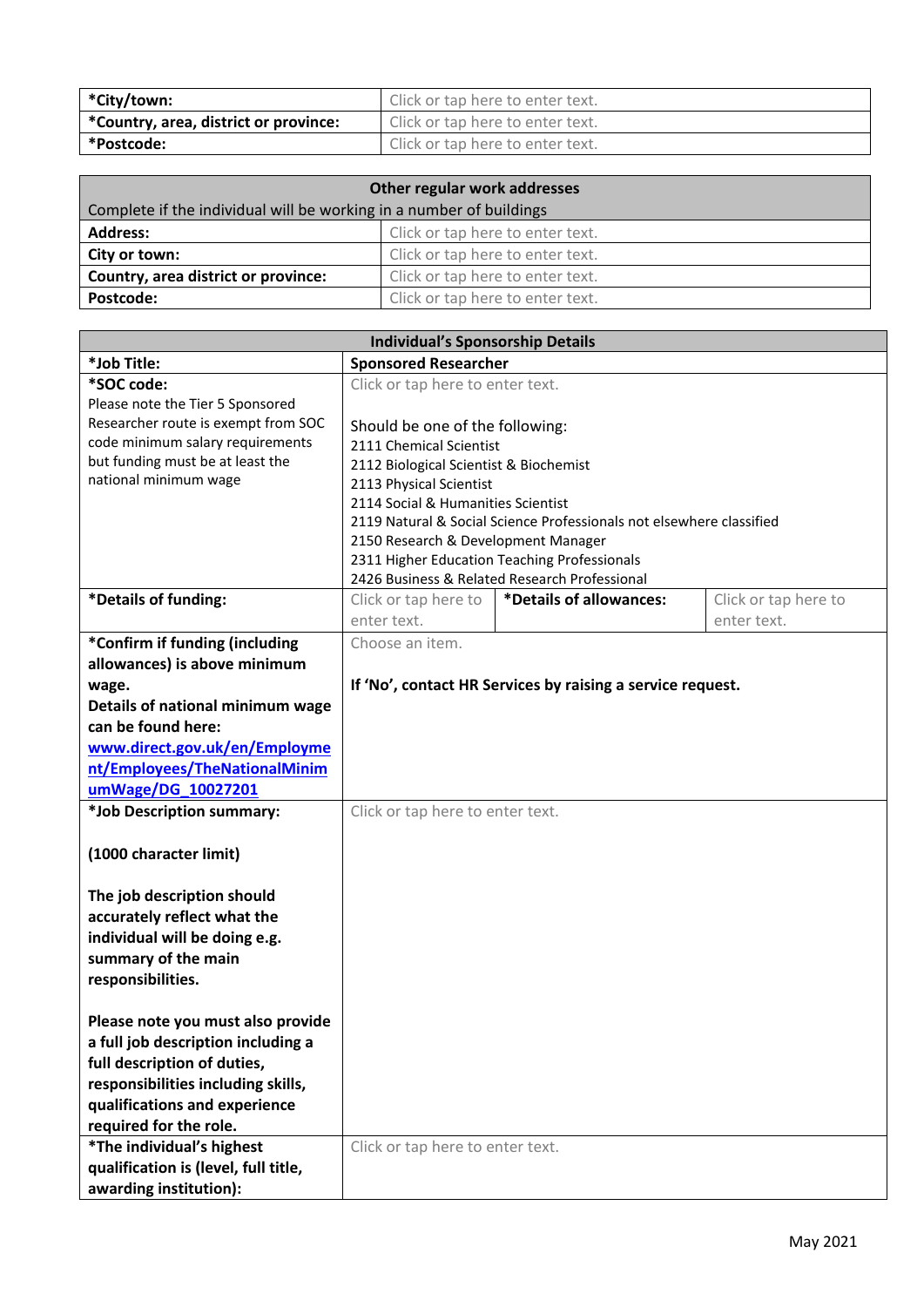| *The researcher is sponsored by:<br>Give details of the awarding body or<br>scheme of sponsorship.                                                                                                                                                                                                                                                                                                                          | Click or tap here to enter text.                                                                                                                                                                                                                                                        |  |  |  |
|-----------------------------------------------------------------------------------------------------------------------------------------------------------------------------------------------------------------------------------------------------------------------------------------------------------------------------------------------------------------------------------------------------------------------------|-----------------------------------------------------------------------------------------------------------------------------------------------------------------------------------------------------------------------------------------------------------------------------------------|--|--|--|
| *Is a multiple-entry visa required?                                                                                                                                                                                                                                                                                                                                                                                         | Choose an item.<br>Answer Yes' if the individual will be based outside the UK for work for extended<br>periods of time or will need to travel in and out of the UK for business on a regular<br>basis. Answer 'No' if the individual will live and work in the UK & occasionally travel |  |  |  |
| *Can financial maintenance be                                                                                                                                                                                                                                                                                                                                                                                               | out of the UK for leisure, domestic or work purposes.<br>Choose an item.                                                                                                                                                                                                                |  |  |  |
| met? (£1270)                                                                                                                                                                                                                                                                                                                                                                                                                |                                                                                                                                                                                                                                                                                         |  |  |  |
|                                                                                                                                                                                                                                                                                                                                                                                                                             | If 'No', contact HR Services by raising a service request.                                                                                                                                                                                                                              |  |  |  |
| Does the ATAS requirement<br>apply?                                                                                                                                                                                                                                                                                                                                                                                         | Choose an item.                                                                                                                                                                                                                                                                         |  |  |  |
| If yes above, please provide the                                                                                                                                                                                                                                                                                                                                                                                            | Enter CAH Code                                                                                                                                                                                                                                                                          |  |  |  |
| CAH Code and enter Research                                                                                                                                                                                                                                                                                                                                                                                                 |                                                                                                                                                                                                                                                                                         |  |  |  |
| description below:                                                                                                                                                                                                                                                                                                                                                                                                          |                                                                                                                                                                                                                                                                                         |  |  |  |
|                                                                                                                                                                                                                                                                                                                                                                                                                             | Enter research description                                                                                                                                                                                                                                                              |  |  |  |
|                                                                                                                                                                                                                                                                                                                                                                                                                             |                                                                                                                                                                                                                                                                                         |  |  |  |
|                                                                                                                                                                                                                                                                                                                                                                                                                             | <b>Supporting Documentation Required</b>                                                                                                                                                                                                                                                |  |  |  |
| Please cross the boxes to indicate that you have attached the information listed below with this form or have<br>already sent it to HR Operations. The application for a Certificate of Sponsorship cannot be made until all relevant<br>information is received by HR Operations. This information will be held by HR Operations and be available to a<br>UKVI Compliance Officer should they wish to inspect our records. |                                                                                                                                                                                                                                                                                         |  |  |  |
| <b>Required documentation:</b>                                                                                                                                                                                                                                                                                                                                                                                              |                                                                                                                                                                                                                                                                                         |  |  |  |
| Completed Right to Work Checklist (section 3 onwards) with verified copies of all<br>appropriate passport/identity documents.                                                                                                                                                                                                                                                                                               | $\Box$                                                                                                                                                                                                                                                                                  |  |  |  |
| Job description - must be detailed enough for a research SOC code to be assigned to it.                                                                                                                                                                                                                                                                                                                                     | $\Box$                                                                                                                                                                                                                                                                                  |  |  |  |
| Letter from sponsoring body detailing the value of the award, the period involved,<br>name of individual and confirming the placement is at University of Edinburgh.                                                                                                                                                                                                                                                        | $\Box$                                                                                                                                                                                                                                                                                  |  |  |  |
| Letter from School to sponsored researcher confirming the arrangement between<br>them and the sponsoring body, detailing the period involved and the placement at the<br>University (a letter from the School to HR confirming the details may also be<br>accepted).                                                                                                                                                        | $\Box$                                                                                                                                                                                                                                                                                  |  |  |  |
| ATAS certificate/electronic approval notice from FCDO, if required                                                                                                                                                                                                                                                                                                                                                          | $\Box$                                                                                                                                                                                                                                                                                  |  |  |  |
| Highest qualification (with certified translation where required)                                                                                                                                                                                                                                                                                                                                                           | $\Box$                                                                                                                                                                                                                                                                                  |  |  |  |
| Note: A sponsored researcher's qualification must be at least at S/NQ level 3.                                                                                                                                                                                                                                                                                                                                              |                                                                                                                                                                                                                                                                                         |  |  |  |
| 2 original employment references                                                                                                                                                                                                                                                                                                                                                                                            | $\Box$                                                                                                                                                                                                                                                                                  |  |  |  |
| <b>Costing of Certificate of Sponsorship Application</b>                                                                                                                                                                                                                                                                                                                                                                    |                                                                                                                                                                                                                                                                                         |  |  |  |